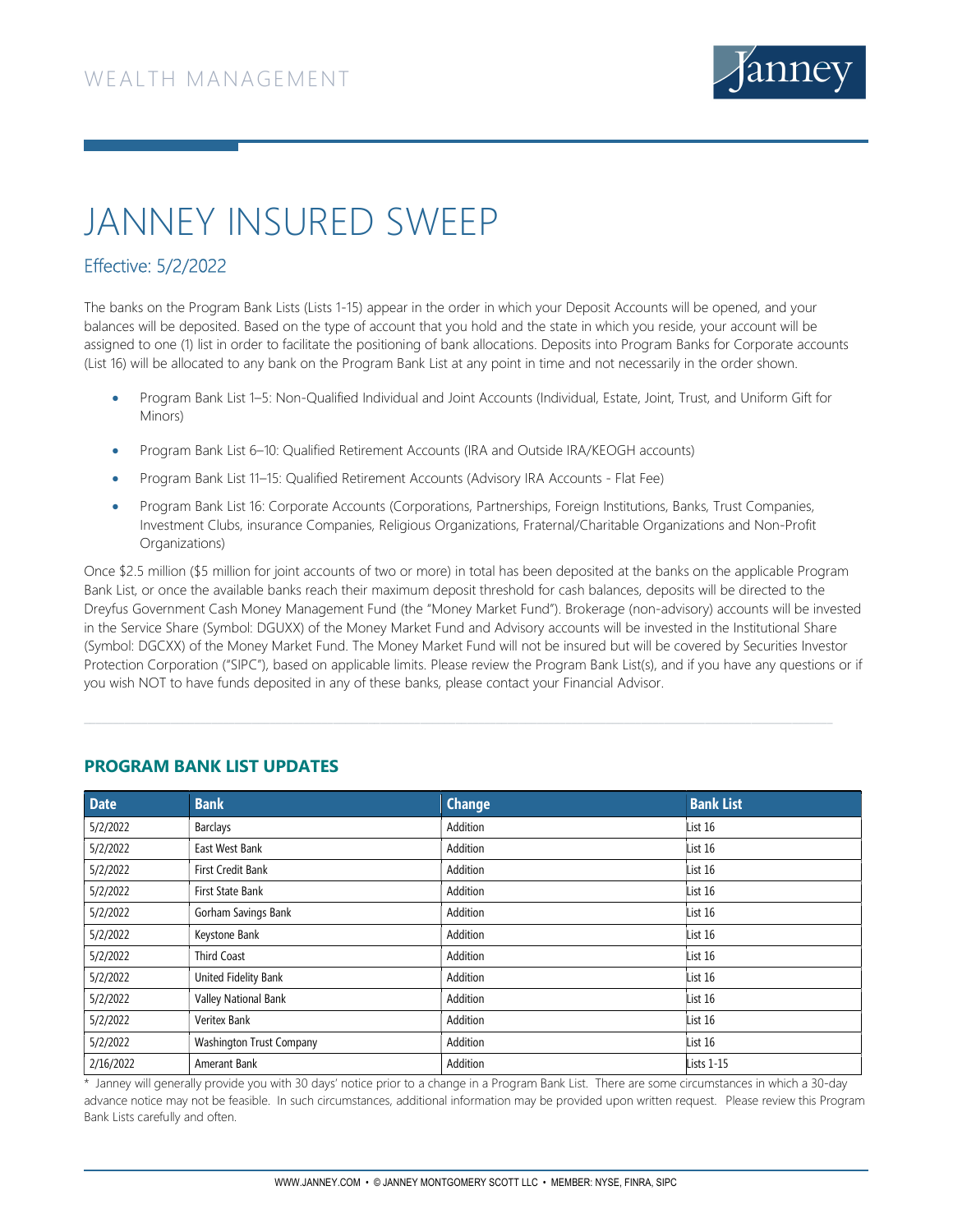| Program Bank List 1: State: PA                                      |                                 |  |
|---------------------------------------------------------------------|---------------------------------|--|
| Multiple List Program - Non-Qualified Individual and Joint Accounts |                                 |  |
| $\mathbf 1$                                                         | American Express National Bank  |  |
| $\overline{2}$                                                      | Goldman Sachs Bank USA          |  |
| 3                                                                   | <b>First Merchants Bank</b>     |  |
| 4                                                                   | <b>HSBC Bank USA NA</b>         |  |
| 5                                                                   | NexBank                         |  |
| 6                                                                   | U.S. Bank National Association  |  |
| 7                                                                   | <b>Truist Bank</b>              |  |
| 8                                                                   | Citibank, National Association  |  |
| 9                                                                   | Pacific Western Bank            |  |
| 10                                                                  | Amerant Bank                    |  |
| 11                                                                  | <b>Unity Bank</b>               |  |
| 12                                                                  | Morgan Stanley Bank, NA         |  |
| 13                                                                  | Bridgewater Bank                |  |
| 14                                                                  | PNC Bank N.A.                   |  |
| 15                                                                  | Bank of India                   |  |
| 16                                                                  | Huntington National Bank        |  |
| 17                                                                  | The Camden National Bank        |  |
| 18                                                                  | Morgan Stanley Private Bank, NA |  |
| 19                                                                  | EagleBank                       |  |
| 20                                                                  | Enterprise Bank & Trust         |  |
| 21                                                                  | Univest Bank and Trust Co.      |  |
| 22                                                                  | TriState Capital Bank           |  |
| 23                                                                  | <b>First Horizon Bank</b>       |  |
| 24                                                                  | West Bank                       |  |
| 25                                                                  | United Community Bank           |  |
| 26                                                                  | Cadence Bank, N.A.              |  |
| 27                                                                  | Western Alliance Bank           |  |

| Program Bank List 3: States: CT, NJ                                 |                                 |  |
|---------------------------------------------------------------------|---------------------------------|--|
| Multiple List Program - Non-Qualified Individual and Joint Accounts |                                 |  |
| 1                                                                   | American Express National Bank  |  |
| $\overline{2}$                                                      | Morgan Stanley Bank, NA         |  |
| 3                                                                   | Goldman Sachs Bank USA          |  |
| $\overline{4}$                                                      | <b>First Merchants Bank</b>     |  |
| 5                                                                   | <b>HSBC Bank USA NA</b>         |  |
| 6                                                                   | U.S. Bank National Association  |  |
| $\overline{1}$                                                      | <b>Truist Bank</b>              |  |
| 8                                                                   | NexBank                         |  |
| 9                                                                   | Amerant Bank                    |  |
| 10                                                                  | Pacific Western Bank            |  |
| 11                                                                  | <b>Bank of India</b>            |  |
| 12                                                                  | PNC Bank N.A.                   |  |
| 13                                                                  | <b>Unity Bank</b>               |  |
| 14                                                                  | Cadence Bank, N.A.              |  |
| 15                                                                  | Citibank, National Association  |  |
| 16                                                                  | The Camden National Bank        |  |
| 17                                                                  | <b>Bridgewater Bank</b>         |  |
| 18                                                                  | EagleBank                       |  |
| 19                                                                  | <b>First Horizon Bank</b>       |  |
| 20                                                                  | United Community Bank           |  |
| 21                                                                  | Univest Bank and Trust Co.      |  |
| 22                                                                  | Huntington National Bank        |  |
| 23                                                                  | Enterprise Bank & Trust         |  |
| 24                                                                  | TriState Capital Bank           |  |
| 25                                                                  | <b>West Bank</b>                |  |
| $\overline{26}$                                                     | Morgan Stanley Private Bank, NA |  |
| 27                                                                  | Western Alliance Bank           |  |

| <b>Program Bank List 2: State: NY</b> |                                                                     |  |
|---------------------------------------|---------------------------------------------------------------------|--|
|                                       | Multiple List Program - Non-Qualified Individual and Joint Accounts |  |
| 1                                     | U.S. Bank National Association                                      |  |
| $\overline{2}$                        | <b>Truist Bank</b>                                                  |  |
| 3                                     | Citibank, National Association                                      |  |
| $\overline{4}$                        | Goldman Sachs Bank USA                                              |  |
| 5                                     | Morgan Stanley Bank, NA                                             |  |
| 6                                     | NexBank                                                             |  |
| $\overline{7}$                        | Amerant Bank                                                        |  |
| 8                                     | Morgan Stanley Private Bank, NA                                     |  |
| 9                                     | <b>First Merchants Bank</b>                                         |  |
| 10                                    | <b>Unity Bank</b>                                                   |  |
| 11                                    | <b>Western Alliance Bank</b>                                        |  |
| 12                                    | EagleBank                                                           |  |
| 13                                    | PNC Bank N A                                                        |  |
| 14                                    | Pacific Western Bank                                                |  |
| 15                                    | First Horizon Bank                                                  |  |
| 16                                    | American Express National Bank                                      |  |
| 17                                    | Bridgewater Bank                                                    |  |
| 18                                    | Univest Bank and Trust Co.                                          |  |
| 19                                    | Cadence Bank, N.A.                                                  |  |
| 20                                    | TriState Capital Bank                                               |  |
| 21                                    | Bank of India                                                       |  |
| 22                                    | Enterprise Bank & Trust                                             |  |
| 23                                    | <b>West Bank</b>                                                    |  |
| 74                                    | United Community Bank                                               |  |
| 25                                    | Huntington National Bank                                            |  |
| 26                                    | The Camden National Bank                                            |  |
| 27                                    | <b>HSBC Bank USA NA</b>                                             |  |

| Program Bank List 4: States: FL, MA, MD, OH |                                                                     |  |
|---------------------------------------------|---------------------------------------------------------------------|--|
|                                             | Multiple List Program - Non-Qualified Individual and Joint Accounts |  |
| 1                                           | Goldman Sachs Bank USA                                              |  |
| $\overline{2}$                              | NexBank                                                             |  |
| $\overline{3}$                              | Morgan Stanley Private Bank, NA                                     |  |
| $\overline{4}$                              | U.S. Bank National Association                                      |  |
| $\overline{5}$                              | Citibank, National Association                                      |  |
| $\overline{6}$                              | Huntington National Bank                                            |  |
| $\overline{7}$                              | <b>HSBC Bank USA NA</b>                                             |  |
| 8                                           | Bank of India                                                       |  |
| 9                                           | <b>Truist Bank</b>                                                  |  |
| 10                                          | Amerant Bank                                                        |  |
| 11                                          | <b>First Merchants Bank</b>                                         |  |
| 12                                          | PNC Bank N A                                                        |  |
| 13                                          | Unity Bank                                                          |  |
| 14                                          | Univest Bank and Trust Co.                                          |  |
| 15                                          | Western Alliance Bank                                               |  |
| 16                                          | The Camden National Bank                                            |  |
| 17                                          | Cadence Bank, N.A.                                                  |  |
| 18                                          | American Express National Bank                                      |  |
| 19                                          | Pacific Western Bank                                                |  |
| 20                                          | <b>First Horizon Bank</b>                                           |  |
| 21                                          | EagleBank                                                           |  |
| 22                                          | <b>West Bank</b>                                                    |  |
| 23                                          | Bridgewater Bank                                                    |  |
| 24                                          | Enterprise Bank & Trust                                             |  |
| 25                                          | United Community Bank                                               |  |
| 26                                          | Morgan Stanley Bank, NA                                             |  |
| 27                                          | TriState Capital Bank                                               |  |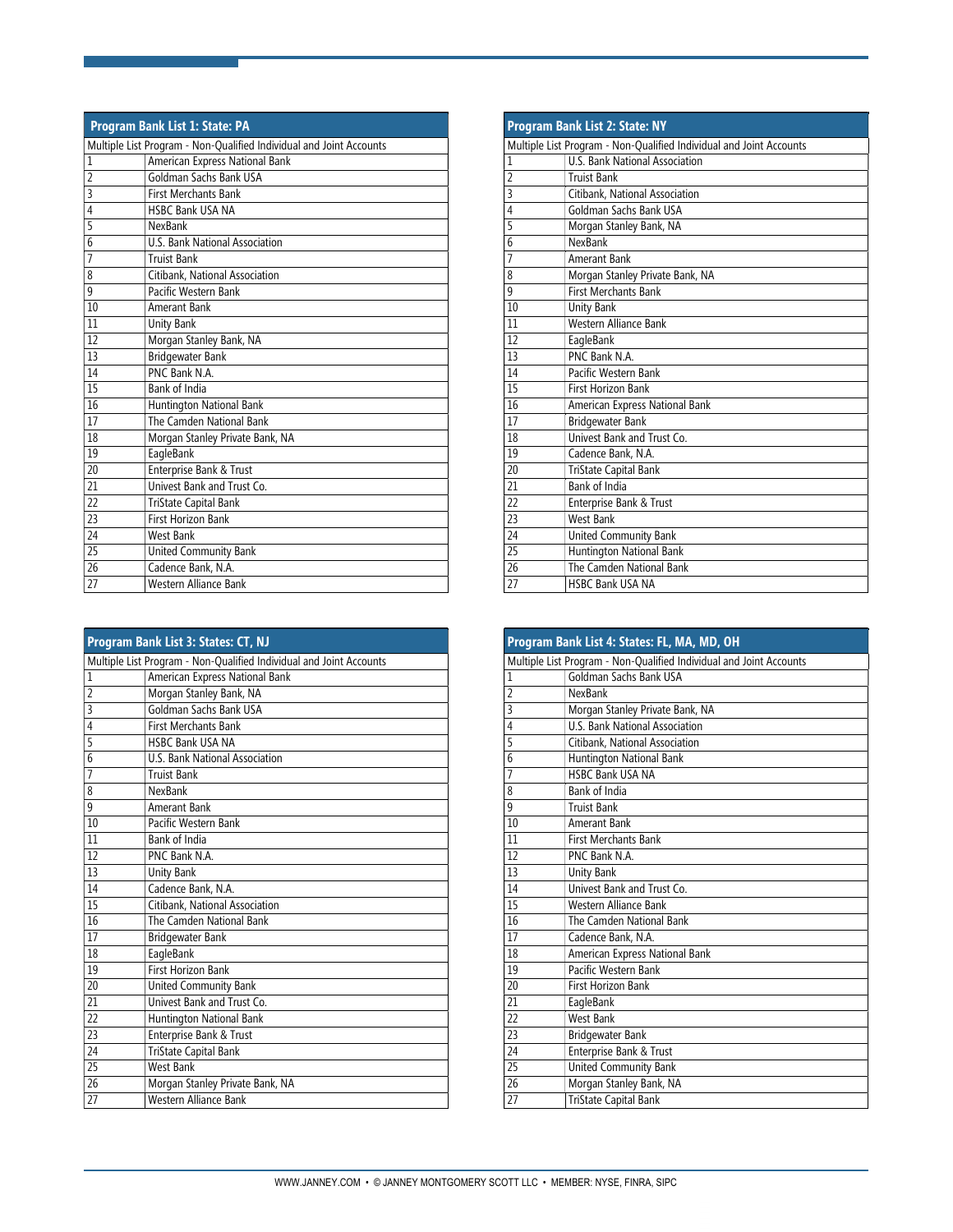| <b>Program Bank List 5: Remaining States</b>                        |                                 |
|---------------------------------------------------------------------|---------------------------------|
| Multiple List Program - Non-Qualified Individual and Joint Accounts |                                 |
| $\mathbf{1}$                                                        | Citibank, National Association  |
| $\overline{2}$                                                      | Western Alliance Bank           |
| 3                                                                   | Goldman Sachs Bank USA          |
| $\overline{4}$                                                      | U.S. Bank National Association  |
| 5                                                                   | NexBank                         |
| 6                                                                   | Bank of India                   |
| $\overline{7}$                                                      | Pacific Western Bank            |
| 8                                                                   | <b>Truist Bank</b>              |
| 9                                                                   | EagleBank                       |
| 10                                                                  | <b>First Merchants Bank</b>     |
| 11                                                                  | <b>Unity Bank</b>               |
| 12                                                                  | Univest Bank and Trust Co.      |
| 13                                                                  | Morgan Stanley Private Bank, NA |
| 14                                                                  | Amerant Bank                    |
| 15                                                                  | PNC Bank N.A.                   |
| 16                                                                  | <b>HSBC Bank USA NA</b>         |
| 17                                                                  | The Camden National Bank        |
| 18                                                                  | <b>Bridgewater Bank</b>         |
| 19                                                                  | Enterprise Bank & Trust         |
| 20                                                                  | <b>First Horizon Bank</b>       |
| 21                                                                  | <b>West Bank</b>                |
| 22                                                                  | United Community Bank           |
| 23                                                                  | Huntington National Bank        |
| 24                                                                  | TriState Capital Bank           |
| 25                                                                  | Morgan Stanley Bank, NA         |
| 26                                                                  | American Express National Bank  |
| 27                                                                  | Cadence Bank, N.A.              |

| Program Bank List 7: State: NY                        |                                 |  |
|-------------------------------------------------------|---------------------------------|--|
| Multiple List Program - Qualified Retirement Accounts |                                 |  |
| 1                                                     | <b>Truist Bank</b>              |  |
| $\overline{2}$                                        | Citibank, National Association  |  |
| 3                                                     | Goldman Sachs Bank USA          |  |
| 4                                                     | Morgan Stanley Private Bank, NA |  |
| 5                                                     | NexBank                         |  |
| 6                                                     | U.S. Bank National Association  |  |
| 7                                                     | Amerant Bank                    |  |
| 8                                                     | Pacific Western Bank            |  |
| 9                                                     | Bank of India                   |  |
| 10                                                    | EagleBank                       |  |
| 11                                                    | <b>First Merchants Bank</b>     |  |
| 12                                                    | <b>First Horizon Bank</b>       |  |
| 13                                                    | <b>Unity Bank</b>               |  |
| 14                                                    | American Express National Bank  |  |
| 15                                                    | Huntington National Bank        |  |
| 16                                                    | Morgan Stanley Bank, NA         |  |
| 17                                                    | <b>Bridgewater Bank</b>         |  |
| 18                                                    | Univest Bank and Trust Co.      |  |
| 19                                                    | Western Alliance Bank           |  |
| 20                                                    | TriState Capital Bank           |  |
| 21                                                    | <b>West Bank</b>                |  |
| 22                                                    | United Community Bank           |  |
| 23                                                    | The Camden National Bank        |  |
| 24                                                    | Cadence Bank, N.A.              |  |
| 25                                                    | Enterprise Bank & Trust         |  |
| 26                                                    | PNC Bank N A                    |  |
| 27                                                    | <b>HSBC Bank USA NA</b>         |  |

| Program Bank List 6: State: PA |                                                       |  |
|--------------------------------|-------------------------------------------------------|--|
|                                | Multiple List Program - Qualified Retirement Accounts |  |
| 1                              | U.S. Bank National Association                        |  |
| $\overline{2}$                 | Goldman Sachs Bank USA                                |  |
| 3                              | Bank of India                                         |  |
| $\overline{4}$                 | Citibank, National Association                        |  |
| 5                              | NexBank                                               |  |
| 6                              | <b>First Merchants Bank</b>                           |  |
| $\overline{7}$                 | Amerant Bank                                          |  |
| 8                              | <b>Unity Bank</b>                                     |  |
| 9                              | <b>Truist Bank</b>                                    |  |
| 10                             | Pacific Western Bank                                  |  |
| 11                             | Enterprise Bank & Trust                               |  |
| 12                             | <b>Bridgewater Bank</b>                               |  |
| 13                             | EagleBank                                             |  |
| 14                             | <b>First Horizon Bank</b>                             |  |
| 15                             | Huntington National Bank                              |  |
| 16                             | <b>West Bank</b>                                      |  |
| 17                             | Cadence Bank, N.A.                                    |  |
| 18                             | PNC Bank N.A.                                         |  |
| 19                             | TriState Capital Bank                                 |  |
| 20                             | Western Alliance Bank                                 |  |
| 21                             | United Community Bank                                 |  |
| 22                             | Univest Bank and Trust Co.                            |  |
| 23                             | The Camden National Bank                              |  |
| 24                             | American Express National Bank                        |  |
| 25                             | Morgan Stanley Bank, NA                               |  |
| 26                             | Morgan Stanley Private Bank, NA                       |  |
| 27                             | HSBC Bank USA NA                                      |  |

| Program Bank List 8: States: CT, NJ |                                                       |
|-------------------------------------|-------------------------------------------------------|
|                                     | Multiple List Program - Qualified Retirement Accounts |
| 1                                   | U.S. Bank National Association                        |
| $\overline{2}$                      | Citibank, National Association                        |
| $\overline{3}$                      | Morgan Stanley Private Bank, NA                       |
| $\overline{4}$                      | <b>Truist Bank</b>                                    |
| 5                                   | Bank of India                                         |
| 6                                   | Goldman Sachs Bank USA                                |
| 7                                   | <b>First Merchants Bank</b>                           |
| 8                                   | Amerant Bank                                          |
| 9                                   | EagleBank                                             |
| 10                                  | Univest Bank and Trust Co.                            |
| 11                                  | <b>First Horizon Bank</b>                             |
| 12                                  | NexBank                                               |
| 13                                  | <b>Unity Bank</b>                                     |
| 14                                  | American Express National Bank                        |
| 15                                  | PNC Bank N.A.                                         |
| 16                                  | Enterprise Bank & Trust                               |
| 17                                  | <b>Huntington National Bank</b>                       |
| 18                                  | Western Alliance Bank                                 |
| 19                                  | Pacific Western Bank                                  |
| 20                                  | Bridgewater Bank                                      |
| 21                                  | Cadence Bank, N.A.                                    |
| 22                                  | <b>West Bank</b>                                      |
| 23                                  | United Community Bank                                 |
| 24                                  | TriState Capital Bank                                 |
| 25                                  | The Camden National Bank                              |
| 26                                  | Morgan Stanley Bank, NA                               |
| 27                                  | <b>HSBC Bank USA NA</b>                               |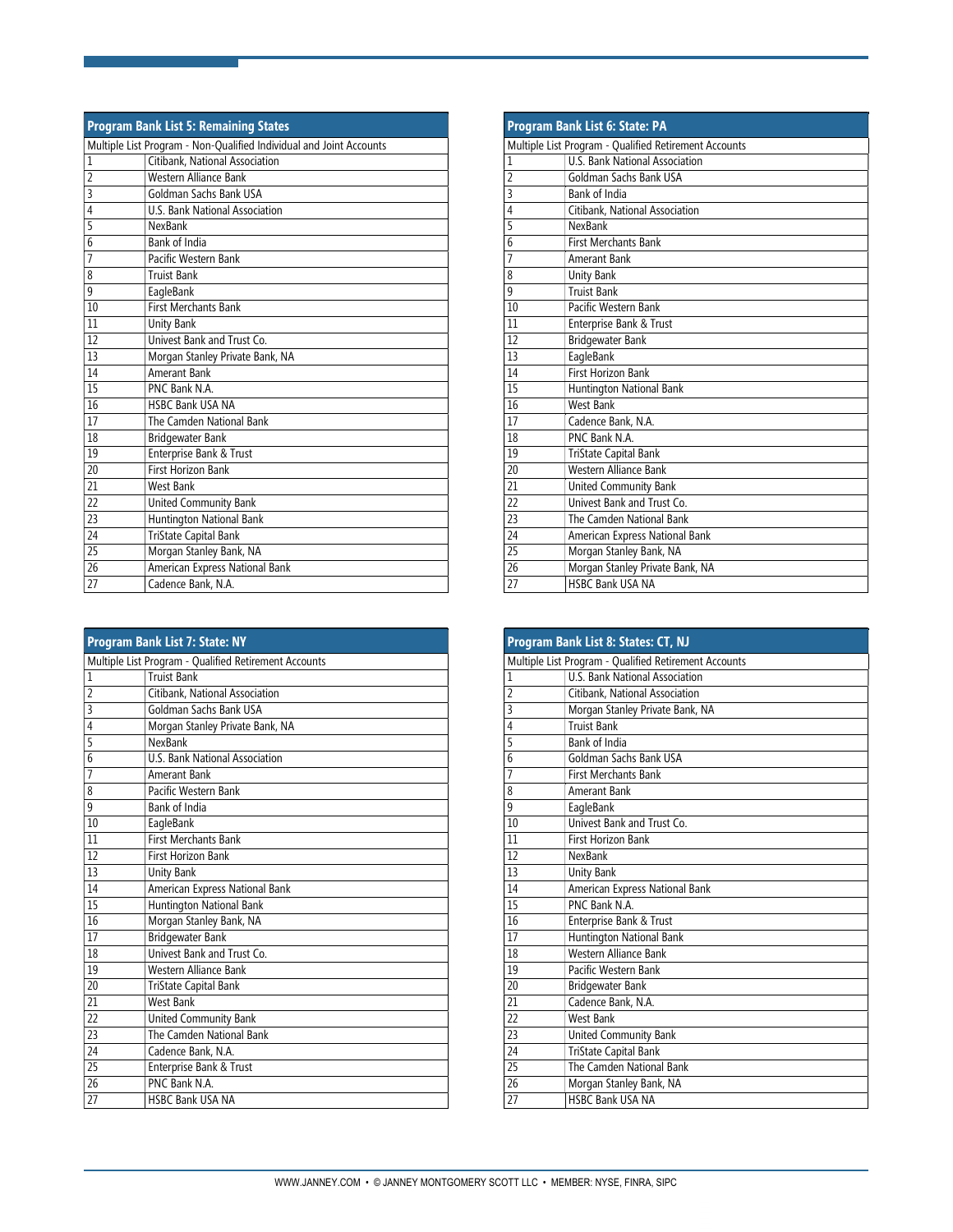| Program Bank List 9: States: FL, MA, MD, OH           |                                 |  |
|-------------------------------------------------------|---------------------------------|--|
| Multiple List Program - Qualified Retirement Accounts |                                 |  |
| 1                                                     | U.S. Bank National Association  |  |
| $\overline{2}$                                        | Bank of India                   |  |
| 3                                                     | EagleBank                       |  |
| 4                                                     | Citibank, National Association  |  |
| 5                                                     | Goldman Sachs Bank USA          |  |
| 6                                                     | <b>Truist Bank</b>              |  |
| $\overline{7}$                                        | <b>First Merchants Bank</b>     |  |
| 8                                                     | NexBank                         |  |
| 9                                                     | <b>Unity Bank</b>               |  |
| $10\,$                                                | Amerant Bank                    |  |
| 11                                                    | The Camden National Bank        |  |
| 12                                                    | PNC Bank N.A.                   |  |
| 13                                                    | Bridgewater Bank                |  |
| 14                                                    | Western Alliance Bank           |  |
| 15                                                    | Pacific Western Bank            |  |
| 16                                                    | First Horizon Bank              |  |
| 17                                                    | Univest Bank and Trust Co.      |  |
| 18                                                    | Cadence Bank, N.A.              |  |
| 19                                                    | TriState Capital Bank           |  |
| 20                                                    | Enterprise Bank & Trust         |  |
| 21                                                    | Huntington National Bank        |  |
| 22                                                    | <b>West Bank</b>                |  |
| 23                                                    | United Community Bank           |  |
| 24                                                    | American Express National Bank  |  |
| 25                                                    | Morgan Stanley Bank, NA         |  |
| 26                                                    | Morgan Stanley Private Bank, NA |  |
| 27                                                    | HSBC Bank USA NA                |  |

| Program Bank List 11: State: PA |                                                     |  |  |
|---------------------------------|-----------------------------------------------------|--|--|
|                                 | Multiple List Program - Qualified Flat Fee Accounts |  |  |
| 1                               | American Express National Bank                      |  |  |
| $\overline{2}$                  | Goldman Sachs Bank USA                              |  |  |
| 3                               | Huntington National Bank                            |  |  |
| $\overline{4}$                  | <b>U.S. Bank National Association</b>               |  |  |
| 5                               | Citibank, National Association                      |  |  |
| $\overline{6}$                  | Amerant Bank                                        |  |  |
| 7                               | NexBank                                             |  |  |
| 8                               | <b>First Merchants Bank</b>                         |  |  |
| 9                               | <b>Truist Bank</b>                                  |  |  |
| 10                              | Western Alliance Bank                               |  |  |
| 11                              | Unity Bank                                          |  |  |
| 12                              | Pacific Western Bank                                |  |  |
| 13                              | <b>First Horizon Bank</b>                           |  |  |
| 14                              | Univest Bank and Trust Co.                          |  |  |
| 15                              | Cadence Bank, N.A.                                  |  |  |
| 16                              | <b>TriState Capital Bank</b>                        |  |  |
| 17                              | West Bank                                           |  |  |
| 18                              | Bank of India                                       |  |  |
| 19                              | The Camden National Bank                            |  |  |
| 20                              | Enterprise Bank & Trust                             |  |  |
| 21                              | <b>Bridgewater Bank</b>                             |  |  |
| 22                              | PNC Bank N.A.                                       |  |  |
| 23                              | United Community Bank                               |  |  |
| 24                              | EagleBank                                           |  |  |
| 25                              | <b>HSBC Bank USA NA</b>                             |  |  |
| 26                              | Morgan Stanley Bank, NA                             |  |  |
| 27                              | Morgan Stanley Private Bank, NA                     |  |  |

|                | <b>Program Bank List 10: Remaining States</b>         |  |
|----------------|-------------------------------------------------------|--|
|                | Multiple List Program - Qualified Retirement Accounts |  |
| 1              | American Express National Bank                        |  |
| $\overline{2}$ | <b>HSBC Bank USA NA</b>                               |  |
| 3              | Goldman Sachs Bank USA                                |  |
| 4              | EagleBank                                             |  |
| 5              | U.S. Bank National Association                        |  |
| $\overline{6}$ | <b>First Merchants Bank</b>                           |  |
| $\overline{7}$ | NexBank                                               |  |
| 8              | Amerant Bank                                          |  |
| 9              | Unity Bank                                            |  |
| 10             | <b>Truist Bank</b>                                    |  |
| 11             | Univest Bank and Trust Co.                            |  |
| 12             | United Community Bank                                 |  |
| 13             | Citibank, National Association                        |  |
| 14             | Pacific Western Bank                                  |  |
| 15             | First Horizon Bank                                    |  |
| 16             | Cadence Bank, N.A.                                    |  |
| 17             | Bridgewater Bank                                      |  |
| 18             | TriState Capital Bank                                 |  |
| 19             | Enterprise Bank & Trust                               |  |
| 20             | PNC Bank N.A.                                         |  |
| 21             | Huntington National Bank                              |  |
| 22             | <b>West Bank</b>                                      |  |
| 23             | Bank of India                                         |  |
| 24             | Morgan Stanley Bank, NA                               |  |
| 25             | Morgan Stanley Private Bank, NA                       |  |
| 26             | The Camden National Bank                              |  |
| 27             | Western Alliance Bank                                 |  |

|                                                     | <b>Program Bank List 12: State: NY</b> |  |  |
|-----------------------------------------------------|----------------------------------------|--|--|
| Multiple List Program - Qualified Flat Fee Accounts |                                        |  |  |
| $\mathbf{1}$                                        | U.S. Bank National Association         |  |  |
| $\overline{2}$                                      | Citibank, National Association         |  |  |
| $\overline{3}$                                      | Goldman Sachs Bank USA                 |  |  |
| $\overline{4}$                                      | <b>First Merchants Bank</b>            |  |  |
| $\overline{5}$                                      | Western Alliance Bank                  |  |  |
| $\overline{6}$                                      | Unity Bank                             |  |  |
| $\overline{7}$                                      | NexBank                                |  |  |
| 8                                                   | Amerant Bank                           |  |  |
| 9                                                   | Pacific Western Bank                   |  |  |
| 10                                                  | <b>First Horizon Bank</b>              |  |  |
| 11                                                  | Bridgewater Bank                       |  |  |
| 12                                                  | Univest Bank and Trust Co.             |  |  |
| 13                                                  | Cadence Bank, N.A.                     |  |  |
| 14                                                  | TriState Capital Bank                  |  |  |
| 15                                                  | <b>Truist Bank</b>                     |  |  |
| 16                                                  | Bank of India                          |  |  |
| 17                                                  | West Bank                              |  |  |
| 18                                                  | Huntington National Bank               |  |  |
| 19                                                  | Enterprise Bank & Trust                |  |  |
| 20                                                  | PNC Bank N A                           |  |  |
| 21                                                  | The Camden National Bank               |  |  |
| 22                                                  | EagleBank                              |  |  |
| 23                                                  | United Community Bank                  |  |  |
| 24                                                  | American Express National Bank         |  |  |
| 25                                                  | <b>HSBC Bank USA NA</b>                |  |  |
| 26                                                  | Morgan Stanley Bank, NA                |  |  |
| 27                                                  | Morgan Stanley Private Bank, NA        |  |  |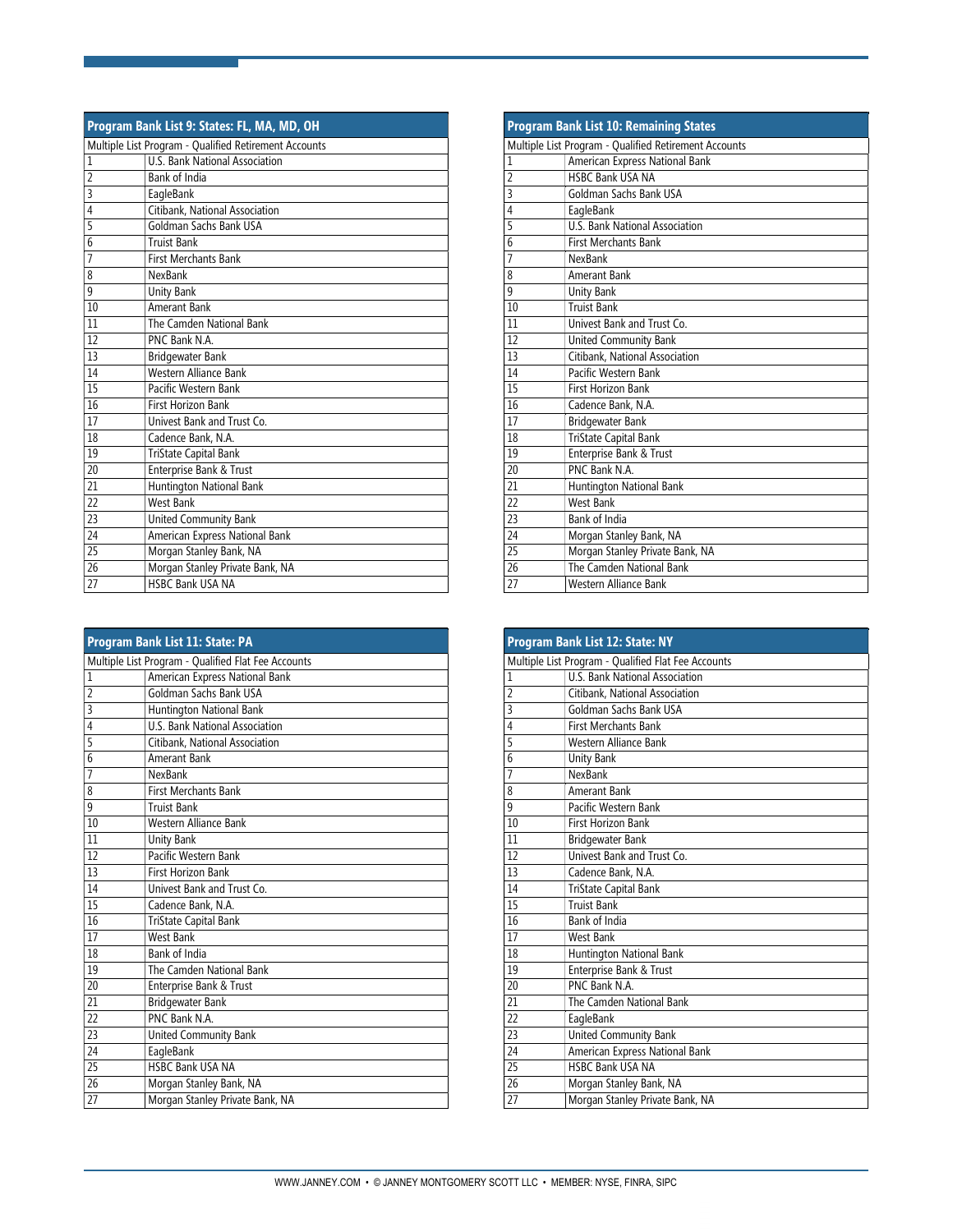| Program Bank List 13: State: CT, NJ                 |                                 |  |
|-----------------------------------------------------|---------------------------------|--|
| Multiple List Program - Qualified Flat Fee Accounts |                                 |  |
| $\mathbf{1}$                                        | Goldman Sachs Bank USA          |  |
| $\overline{2}$                                      | U.S. Bank National Association  |  |
| 3                                                   | American Express National Bank  |  |
| 4                                                   | Citibank, National Association  |  |
| 5                                                   | <b>Unity Bank</b>               |  |
| 6                                                   | Amerant Bank                    |  |
| $\overline{7}$                                      | First Merchants Bank            |  |
| 8                                                   | NexBank                         |  |
| 9                                                   | Western Alliance Bank           |  |
| 10                                                  | Pacific Western Bank            |  |
| 11                                                  | First Horizon Bank              |  |
| 12                                                  | Univest Bank and Trust Co.      |  |
| 13                                                  | Cadence Bank, N.A.              |  |
| 14                                                  | TriState Capital Bank           |  |
| 15                                                  | <b>Truist Bank</b>              |  |
| 16                                                  | Bridgewater Bank                |  |
| 17                                                  | Enterprise Bank & Trust         |  |
| 18                                                  | <b>West Bank</b>                |  |
| 19                                                  | Bank of India                   |  |
| 20                                                  | Huntington National Bank        |  |
| 21                                                  | EagleBank                       |  |
| 22                                                  | PNC Bank N.A.                   |  |
| 23                                                  | The Camden National Bank        |  |
| 24                                                  | United Community Bank           |  |
| 25                                                  | Morgan Stanley Bank, NA         |  |
| 26                                                  | Morgan Stanley Private Bank, NA |  |
| 27                                                  | HSBC Bank USA NA                |  |

| <b>Program Bank List 15: Remaining States</b>       |                                 |  |
|-----------------------------------------------------|---------------------------------|--|
| Multiple List Program - Qualified Flat Fee Accounts |                                 |  |
| 1                                                   | American Express National Bank  |  |
| $\overline{2}$                                      | Enterprise Bank & Trust         |  |
| 3                                                   | Goldman Sachs Bank USA          |  |
| $\overline{4}$                                      | U.S. Bank National Association  |  |
| 5                                                   | Citibank, National Association  |  |
| $\overline{6}$                                      | <b>First Merchants Bank</b>     |  |
| $\overline{7}$                                      | NexBank                         |  |
| 8                                                   | Amerant Bank                    |  |
| 9                                                   | <b>Truist Bank</b>              |  |
| 10                                                  | <b>Unity Bank</b>               |  |
| 11                                                  | Western Alliance Bank           |  |
| 12                                                  | Huntington National Bank        |  |
| 13                                                  | First Horizon Bank              |  |
| 14                                                  | Univest Bank and Trust Co.      |  |
| 15                                                  | Cadence Bank, N.A.              |  |
| 16                                                  | Bridgewater Bank                |  |
| 17                                                  | West Bank                       |  |
| 18                                                  | <b>Bank of India</b>            |  |
| 19                                                  | The Camden National Bank        |  |
| 20                                                  | PNC Bank N.A.                   |  |
| 21                                                  | United Community Bank           |  |
| 22                                                  | EagleBank                       |  |
| 23                                                  | Pacific Western Bank            |  |
| 24                                                  | TriState Capital Bank           |  |
| $\overline{25}$                                     | Morgan Stanley Bank, NA         |  |
| 26                                                  | <b>HSBC Bank USA NA</b>         |  |
| 27                                                  | Morgan Stanley Private Bank, NA |  |

|                | Program Bank List 14: States: FL, MA, MD, OH        |  |  |
|----------------|-----------------------------------------------------|--|--|
|                | Multiple List Program - Qualified Flat Fee Accounts |  |  |
| $\mathbf{1}$   | Citibank, National Association                      |  |  |
| $\overline{2}$ | <b>West Bank</b>                                    |  |  |
| 3              | Goldman Sachs Bank USA                              |  |  |
| 4              | U.S. Bank National Association                      |  |  |
| 5              | Western Alliance Bank                               |  |  |
| 6              | <b>Unity Bank</b>                                   |  |  |
| $\overline{7}$ | Amerant Bank                                        |  |  |
| 8              | NexBank                                             |  |  |
| 9              | Pacific Western Bank                                |  |  |
| 10             | <b>First Merchants Bank</b>                         |  |  |
| 11             | First Horizon Bank                                  |  |  |
| 12             | Univest Bank and Trust Co.                          |  |  |
| 13             | Cadence Bank, N.A.                                  |  |  |
| 14             | TriState Capital Bank                               |  |  |
| 15             | <b>Truist Bank</b>                                  |  |  |
| 16             | Bridgewater Bank                                    |  |  |
| 17             | American Express National Bank                      |  |  |
| 18             | Enterprise Bank & Trust                             |  |  |
| 19             | <b>Bank of India</b>                                |  |  |
| 20             | Huntington National Bank                            |  |  |
| 21             | PNC Bank N A                                        |  |  |
| 22             | EagleBank                                           |  |  |
| 23             | The Camden National Bank                            |  |  |
| 24             | United Community Bank                               |  |  |
| 25             | Morgan Stanley Bank, NA                             |  |  |
| 26             | Morgan Stanley Private Bank, NA                     |  |  |
| 27             | <b>HSBC Bank USA NA</b>                             |  |  |

| Program Bank List 16: Corporate All States |                          |  |
|--------------------------------------------|--------------------------|--|
| Corporate Accounts                         |                          |  |
|                                            | <b>Barclays</b>          |  |
| $\overline{\phantom{a}}$                   | East West Bank           |  |
| 3                                          | <b>First Credit Bank</b> |  |
| 4                                          | First State Bank         |  |
| 5                                          | Gorham Savings Bank      |  |
| 6                                          | Keystone Bank            |  |
|                                            | <b>Third Coast</b>       |  |
| 8                                          | United Fidelity Bank     |  |
| 9                                          | Valley National Bank     |  |
| 10                                         | <b>Veritex Bank</b>      |  |
| 11                                         | Washington Trust Company |  |